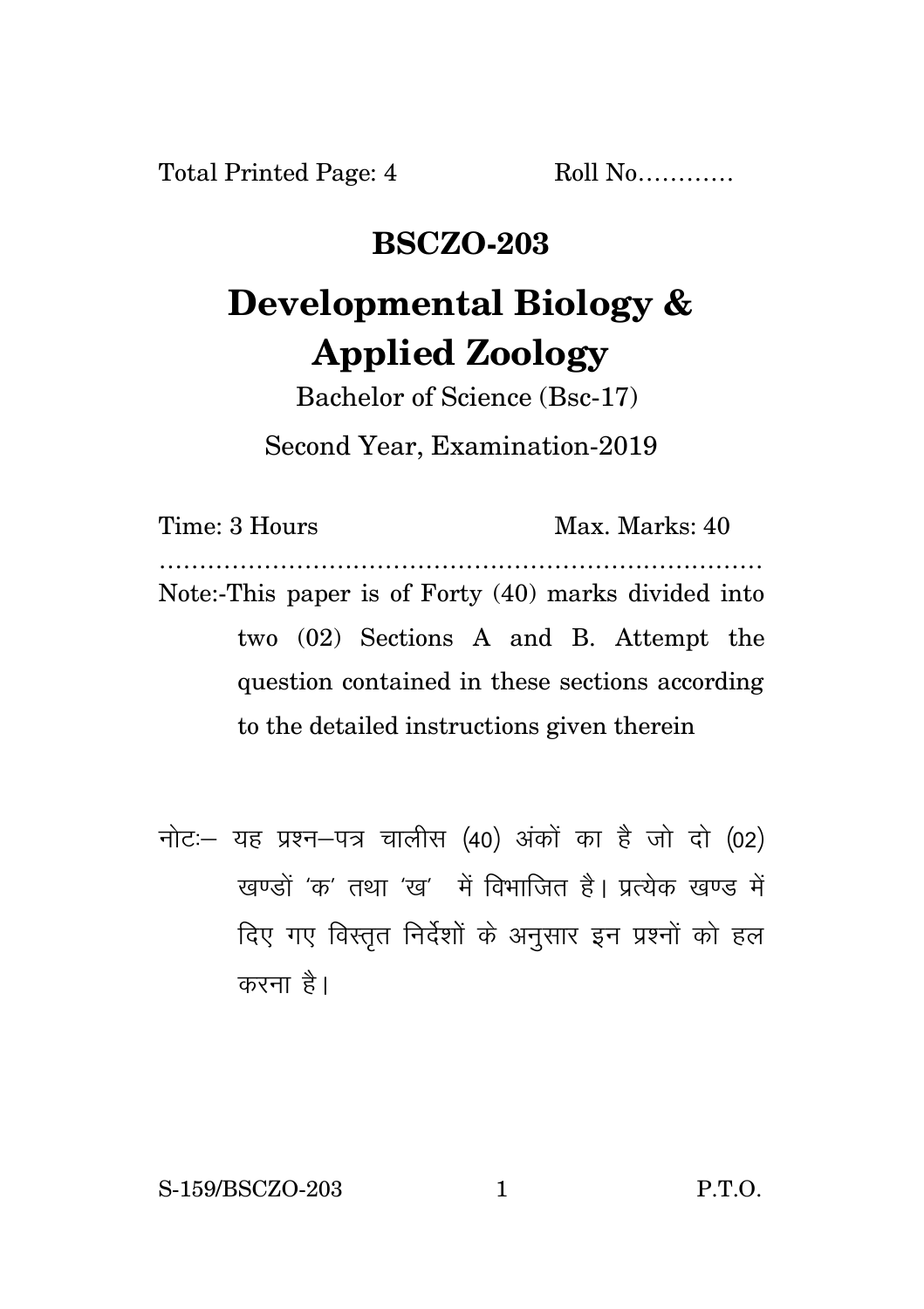## Section-A (खण्ड-क)

(Long Answer Type Question) (दीर्घ उत्तरीय प्रश्न)

- Note:- Section-A contains Three (03) long answertype questions of Ten (10) marks each. Learners are required to answer any Two  $(02)$  questions only.  $(2 \times 10=20)$
- नोट: खण्ड 'क' में तीन (03) दीर्घ उत्तरीय प्रश्न दिये गये हैं। प्रत्येक प्रश्न के लिए दस(10) अंक निर्धारित हैं। शिक्षार्थियों को इनमें से केवल दो (02) प्रश्नों के उत्तर टेने हैं।
- 1. Give an account of poultry industry and mention the disease of poultry? कक्कट उद्योग के बारे में सविस्तार लिखिए।
- 2. Give the General characters of Trypanosoma and explain the life cycle of Trypanosoma with the help of Labelled diagram? ट्रिपनेसोमा के सामान्य लक्षण देते हुए उचित चित्र की सहायता से इसके जीवन चक्र को समझाइये।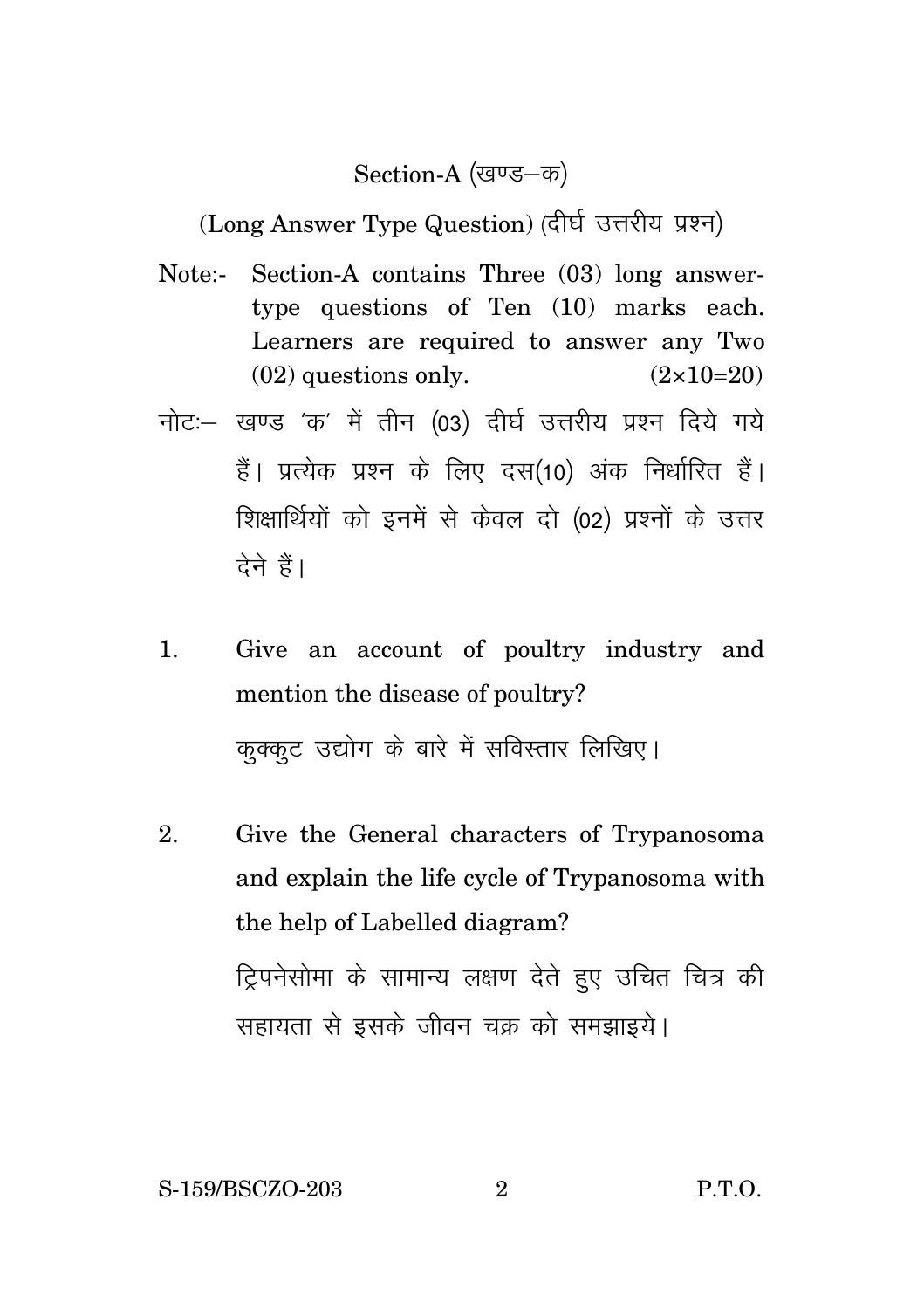3. Describe in detail the process of Blastulat ion in chordates?

> ब्लास्ट्लेशन की प्रकिया को कौडेट में विस्तार से समझाइये ।

> > Section-B (खण्ड-ख)

(Short Answer Type Question) (लघुउत्तरीय प्रश्न)

- Note:- Section-B contains six (06) short answer type questions of five (05) marks each. Learners are required to answer any four (04) questions only.  $(5 \times 4=20)$
- नोट: खण्ड 'ख' में छः (06) लघु उत्तरीय प्रश्न दिये गये हैं। प्रत्येक प्रश्न के लिए पाँच (05) अंक निर्धारित हैं। शिक्षार्थियों को इन में से केवल चार (04) प्रश्नों के त्तर देने हैं।
- 1. What are the fate maps? How are they useful? फेट मैप क्या है ये किस प्रकार लाभदायक है?
- 2. What are the common characteristics of Leishmania?

लेशमानिया के सामान्य लक्षण बताइये।

## S-159/BSCZO-203 3 P.T.O.